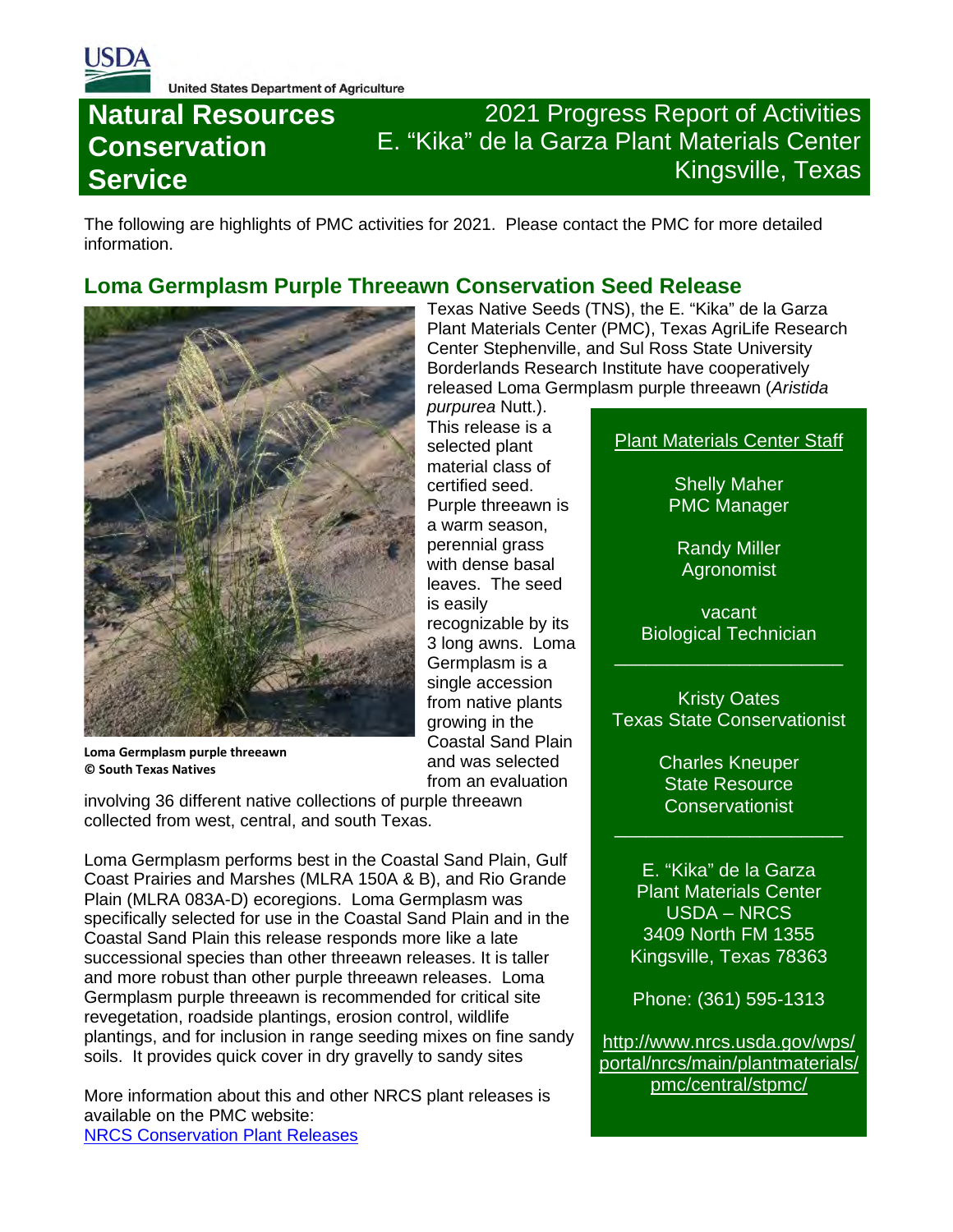### **Staff Changes**

There have been a few staff changes at the PMC over the last year. Long-time PMC manager, John Lloyd-Reilley, retired from the Plant Materials Center a year ago on December 31, 2020. For his many years of service with the Plant Materials Program, he received the Meritorious Service Award in January 2021. However, he continues to work part-time via contract finishing a couple of projects and writing the reports that go along with them. John says the best part of retirement is that he doesn't have to complete all the administrative duties of a manager any longer. John also



John Reilley surveying a completed sand dune planting

wanted to thank all the folks that made being the manager at Kingsville a real pleasure. If you want to get in touch with John, you can contact him at [thejmale@gmail.com](mailto:thejmale@gmail.com) and you may catch him on occasion wandering the PMC fields.

In May 2021, Shelly Maher was selected to fill the manager's position. Shelly started as a university student worker for the PMC back in 2002 during graduate school and has been the study lead since 2004. Shelly jokes that after 19 years she finally moved 10 feet.

Josiah Mulvihill, the farm foremen that joined the PMC in 2019, moved on in November 2021 to pursue ecological tourism farming and other personal interests. Josiah provided excellent service to the PMC in his short time with us. The advertisement for this position should come out soon, so feel free to spread the word.

And finally, Randall Miller was selected to fill the study lead position, reporting January 2022. Randy grew up on a farm and ranch in Southwest Oklahoma. He majored in plant and soil science with a minor in entomology. He then completed coursework in range science before working as a soil scientist for the NRCS for almost 3 years. For the past 3 years he has been a rangeland management specialist for Fort Carson in Colorado as the land rehabilitation and maintenance coordinator.

### **Seed Collections Needed**

The PMC is seeking seed collections in 2022 of the following: narrowleaf globemallow (*Sphaeraicea angustifolia*), Virginia wildrye (*Elymus virginicus*), and partridge pea (*Chaemaecrista fasciculata*). Species description sheets as well as seed collecting protocols are available on the [Texas Plant Materials Program website](http://www.nrcs.usda.gov/wps/portal/nrcs/detail/tx/plantsanimals/?cid=nrcs144p2_003036) or contact the PMC for more information.



Virginia wildrye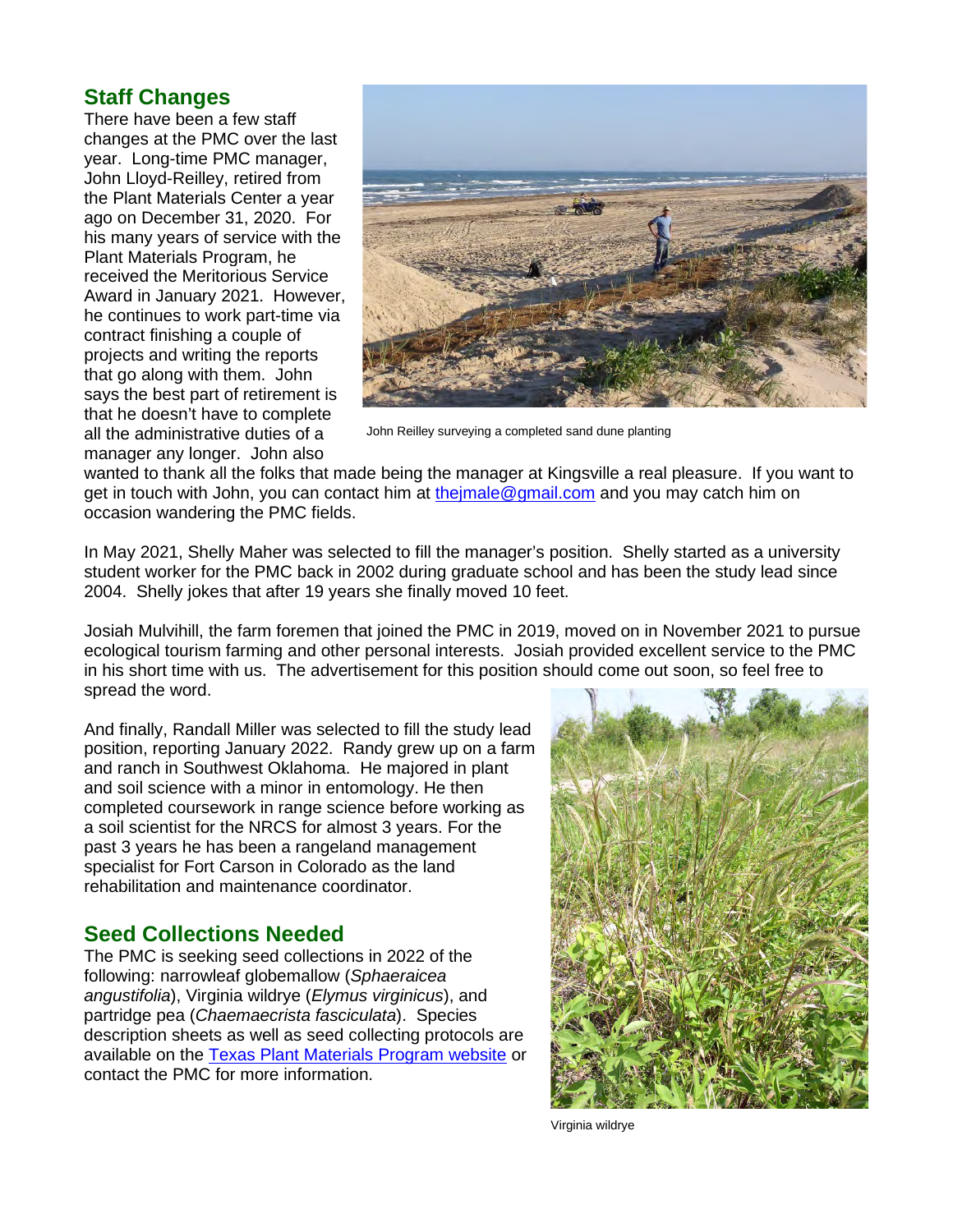### **About the PMC**

The E. "Kika" de la Garza Plant Materials Center (PMC) is a 91-acre facility established to provide costeffective vegetative solutions for soil and water conservation problems. This means identifying plants and developing techniques for successful conservation use. It also means assisting in the commercial development of these plants and promoting their use in natural resource conservation and other environmental programs.

The PMC was established in 1981. It is one of 25 centers located throughout the United States. The PMC is operated by the United States Department of Agriculture (USDA), Natural Resources Conservation Service (NRCS), in cooperation with Texas A&M University-Kingsville, the Caesar Kleberg Wildlife Research Institute (CKWRI), South Texas Association of Soil & Water Conservation Districts, and the Gulf Coast Association of Soil & Water Conservation Districts. The E. "Kika" de la Garza PMC serves approximately 27 million acres of the southern portion of Texas.

#### *Program Emphasis*

The mission of the E. "Kika" de la Garza PMC is to develop and transfer plant science technology to solve natural resource problems in the South Texas area. Plant testing and plant selection as well as the development of new plant science technologies are the primary products of our program. The PMC conducts plantings and studies at the Center and off-Center with cooperating partners. The PMC works with NRCS Field Offices, Conservation Districts, federal and state agencies, and private landowners.

Our current program emphasis at the PMC is in the following areas:

- Rangeland Habitat Restoration and Enhancement
- Pollinator Habitat
- Coastal Shoreline Stabilization
- Cover Crops and Soil Health

#### *Presentations & Trainings for FY 2021*

Reilley, J., Spring Forage Cover Crops. Presented to zone staff at the STPMC, Kingsville, TX.

Maher, S., STPMC Greenhouse Details and Seed Release Process. Presented to the University of Houston Coastal Center at the STPMC, Kingsville, TX.

#### *Publications for FY 2021*

Maher, S., J. Reilley, F. Smith, and K. Pawelek. Native Pollinator Plants of South Texas (revision). Reilley, J., and S. Maher. Year 2019 Progress Report of Activities.